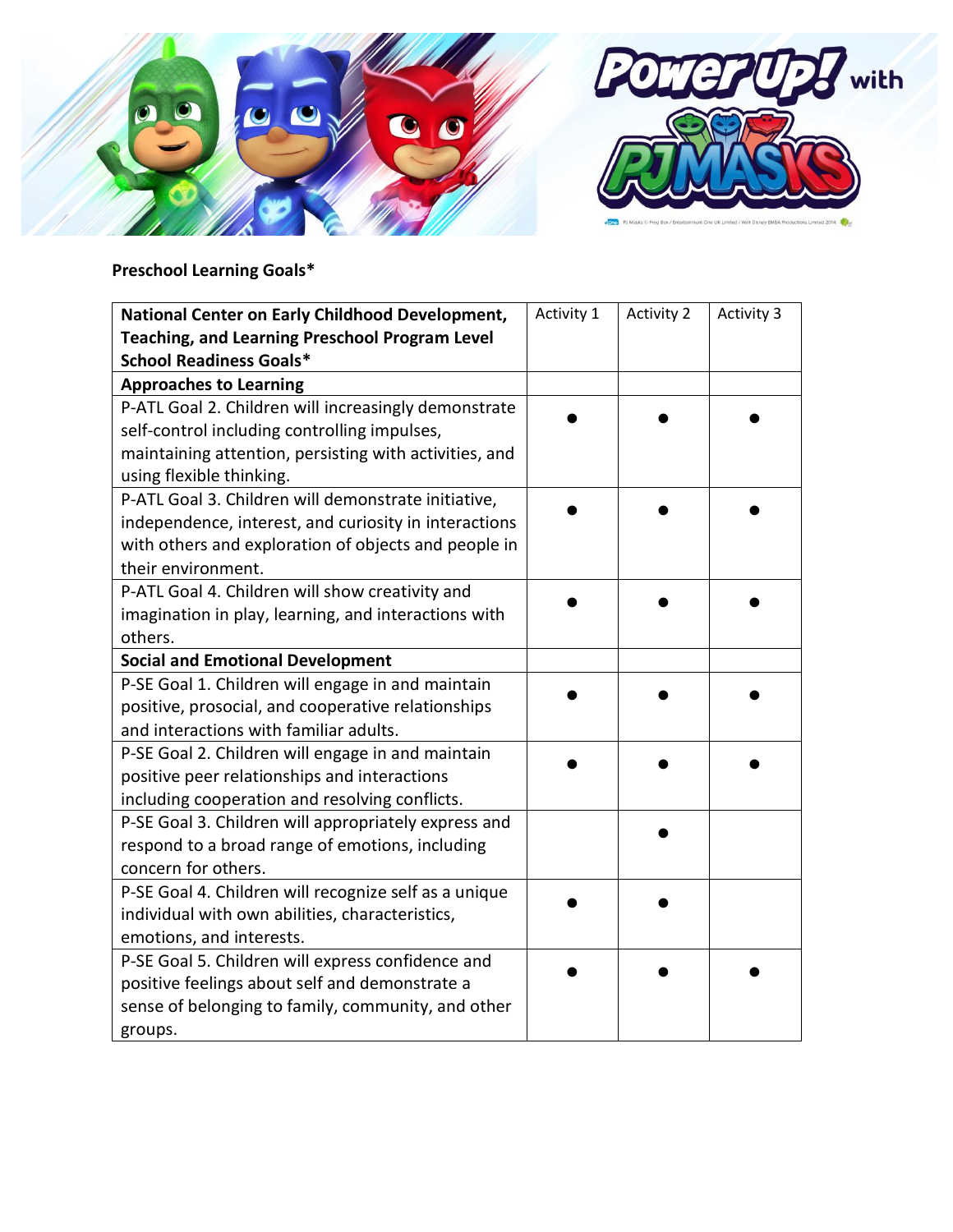

| Language and Literacy: Language and                |  |  |
|----------------------------------------------------|--|--|
| <b>Communication</b>                               |  |  |
| P-LC Goal 1. Children will attend, understand, and |  |  |
| respond to increasingly complex communication      |  |  |
| and language from others.                          |  |  |
| P-LC Goal 2. Children will increasingly match the  |  |  |
| amount and use of language required for different  |  |  |
| situations and follow social and conversational    |  |  |
| rules.                                             |  |  |
| <b>Cognition: Mathematics Development</b>          |  |  |
| P-MATH Goal 1. Children will demonstrate           |  |  |
| understanding of number names and order of         |  |  |
| numerals, the order of size or measures, the       |  |  |
| number of items in a set, and use math concepts    |  |  |
| and language regularly during every day            |  |  |
| experiences.                                       |  |  |
| <b>Perceptual, Motor, and Physical Development</b> |  |  |
| P-PMP Goal 2. Children will demonstrate use of     |  |  |
| small muscles for purposes such as using utensils, |  |  |
| self-care, building, writing, and manipulation.    |  |  |

## **Kindergarten Common Core Standards\*\***

| <b>Mathematics</b>                                  | Activity 1 | <b>Activity 2</b> | Activity 3 |
|-----------------------------------------------------|------------|-------------------|------------|
| <b>Counting and Cardinality</b>                     |            |                   |            |
| Count to tell the number of objects.                |            |                   |            |
| CCSS.Math.Content.K.CC.B.4                          |            |                   |            |
| Understand the relationship between numbers and     |            |                   |            |
| quantities; connect counting to cardinality.        |            |                   |            |
| CCSS.Math.Content.K.CC.B.5                          |            |                   |            |
| Count to answer "how many?" questions about as      |            |                   |            |
| many as 20 things arranged in a line, a rectangular |            |                   |            |
| array, or a circle, or as many as 10 things in a    |            |                   |            |
| scattered configuration; given a number from 1-20,  |            |                   |            |
| count out that many objects.                        |            |                   |            |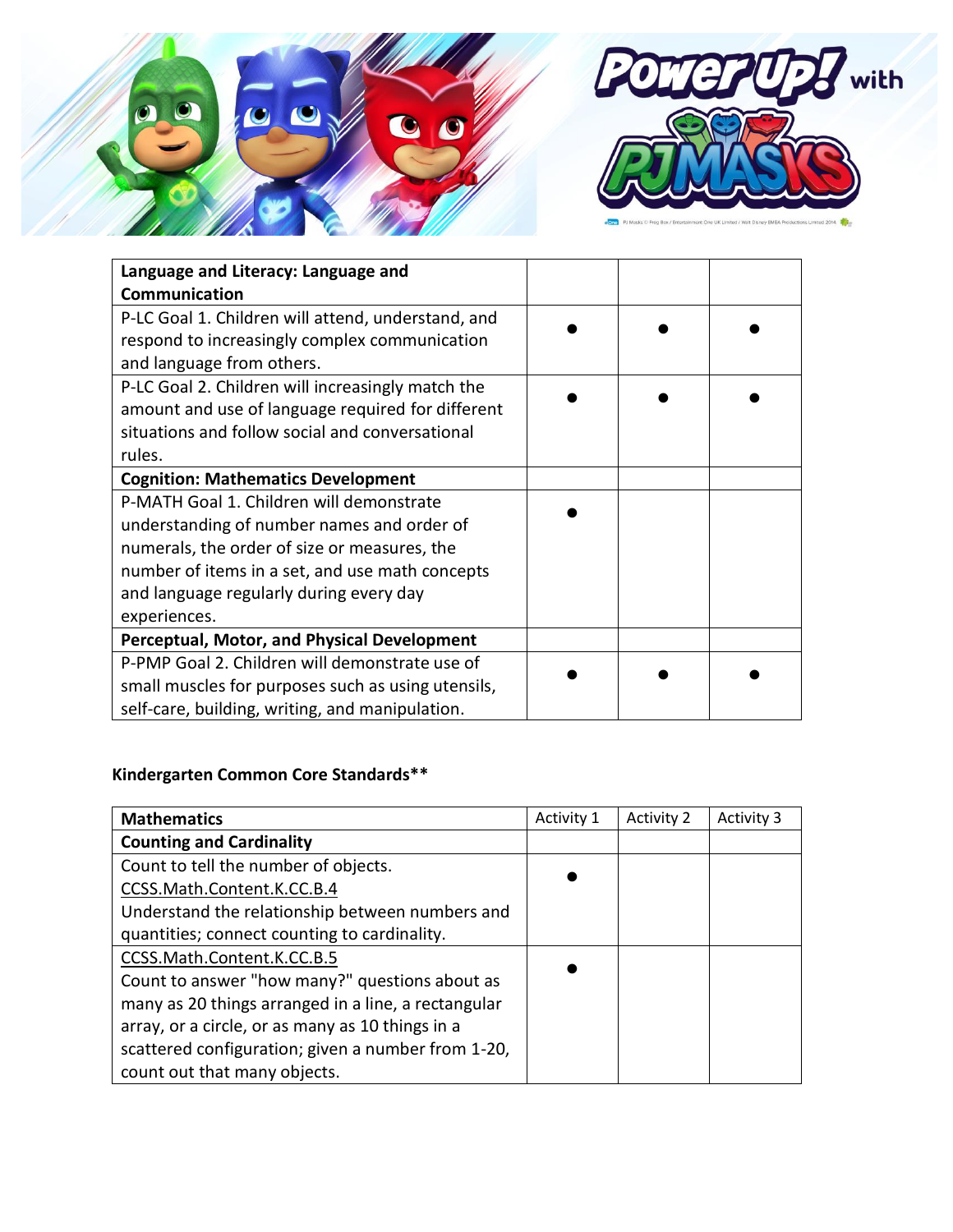

| <b>Measurement &amp; Data</b>                         |            |                   |            |
|-------------------------------------------------------|------------|-------------------|------------|
| Describe and compare measurable attributes.           |            |                   |            |
| CCSS.Math.Content.K.MD.A.1                            |            |                   |            |
| Describe measurable attributes of objects, such as    |            |                   |            |
| length or weight. Describe several measurable         |            |                   |            |
| attributes of a single object.                        |            |                   |            |
| <b>English Language Arts</b>                          | Activity 1 | <b>Activity 2</b> | Activity 3 |
| <b>Speaking &amp; Listening</b>                       |            |                   |            |
| <b>Comprehension and Collaboration</b>                |            |                   |            |
| CCSS.ELA-Literacy.SL.K.1                              |            |                   |            |
| Participate in collaborative conversations with       |            |                   |            |
| diverse partners about kindergarten topics and        |            |                   |            |
| texts with peers and adults in small and larger       |            |                   |            |
| groups.                                               |            |                   |            |
| CCSS.ELA-Literacy.SL.K.2                              |            |                   |            |
| Confirm understanding of a text read aloud or         |            |                   |            |
| information presented orally or through other         |            |                   |            |
| media by asking and answering questions about key     |            |                   |            |
| details and requesting clarification if something is  |            |                   |            |
| not understood.                                       |            |                   |            |
| CCSS.ELA-Literacy.SL.K.3                              |            |                   |            |
| Ask and answer questions in order to seek help, get   |            |                   |            |
| information, or clarify something that is not         |            |                   |            |
| understood.                                           |            |                   |            |
| Presentation of Knowledge and Ideas:                  |            |                   |            |
| CCSS.ELA-Literacy.SL.K.4                              |            |                   |            |
| Describe familiar people, places, things, and events  |            |                   |            |
| and, with prompting and support, provide              |            |                   |            |
| additional detail.                                    |            |                   |            |
| CCSS.ELA-Literacy.SL.K.5                              |            |                   |            |
| Add drawings or other visual displays to              |            |                   |            |
| descriptions as desired to provide additional detail. |            |                   |            |
| CCSS.ELA-Literacy.SL.K.6                              |            |                   |            |
| Speak audibly and express thoughts, feelings, and     |            |                   |            |
| ideas clearly.                                        |            |                   |            |